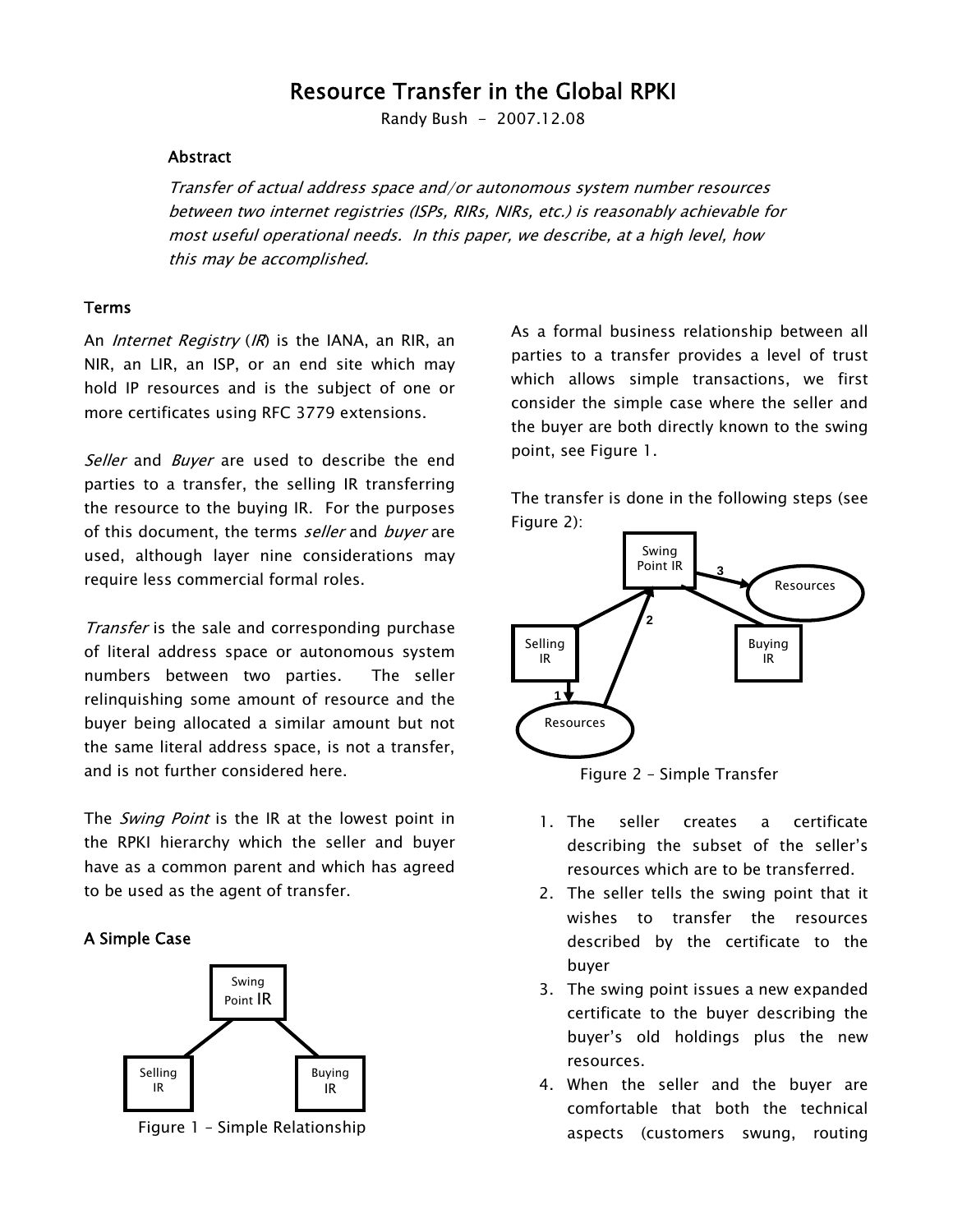done, etc.) and the business aspects of the transfer have been accomplished, they inform the swing point which then shrinks the seller's resource certificate, removing the transferred resources.

#### The Torn Euro Protocol

Due to issues of cancellation, reneging, and fraud, step 4 above, where the seller and the buyer tell the swing point that the deal is done, needs to be formal in some fashion. For this purpose, we envision a yet to be described *torn* Euro protocol, where the buver and the seller each hold one half of a virtual torn Euro note, and the swing point believes the transaction to be complete when it has received both halves and they match.

This protocol has yet to be described, and Steve Kent has taken on the task of looking for an existing simple example that can be borrowed for the purpose.

# A More Complex Case

What happens when the seller is not a direct customer of the swing point, see Figure 3.



Figure 3 – Seller is Grandchild of Swing Point

The swing point needs to be assured that it is contractually able to move the resource given its relationship to the Other IR. As RFC 3779 extensions do not codify business issues such as PI/PA, and rights to resell, this has to be handled out of band, there is no way to automate it. But this is part of today's IR address space management process and will continue to be handled manually.

Therefore the process is the same as for the simple case, except that, before issuing the expanded certificate to the buyer in step 3, the swing point must assure itself that policy and contractual issues are cleared. It might be well-advised to contact the intermediate IR and gain its consent, possibly with the assistance of the seller. The bottom line is that the swing point does own/control the resource being transferred, and therefore has the prerogative to act within its perception of the liabilities it is incurring.

This freedom allowing the seller to be indirectly related to the swing point may be induced to more levels of indirection. It is the swing point's obligation to perform diligence on the iterative financial, contractual, and policy obligations of the relationships down to the seller. Unfortunately, the RPKI can not automate this.

# The Indirect Buyer

The case where the buyer is not directly known to the swing point is more difficult. Among other issues, the buyer may not be an existing resource holder at all, i.e. there may be no path down from the IANA root to the buyer. In this case, the buyer must explore the graph and choose an IR with which to contract a relationship. This can be both a business issue and a policy issue, e.g. can a buyer in Asia choose a parent which is, directly or indirectly, an ARIN customer?

The case where the buyer contracts directly to become a customer of the swing point has been explored above. What if the buyer becomes a grandchild of the swing point, as in figure 4?